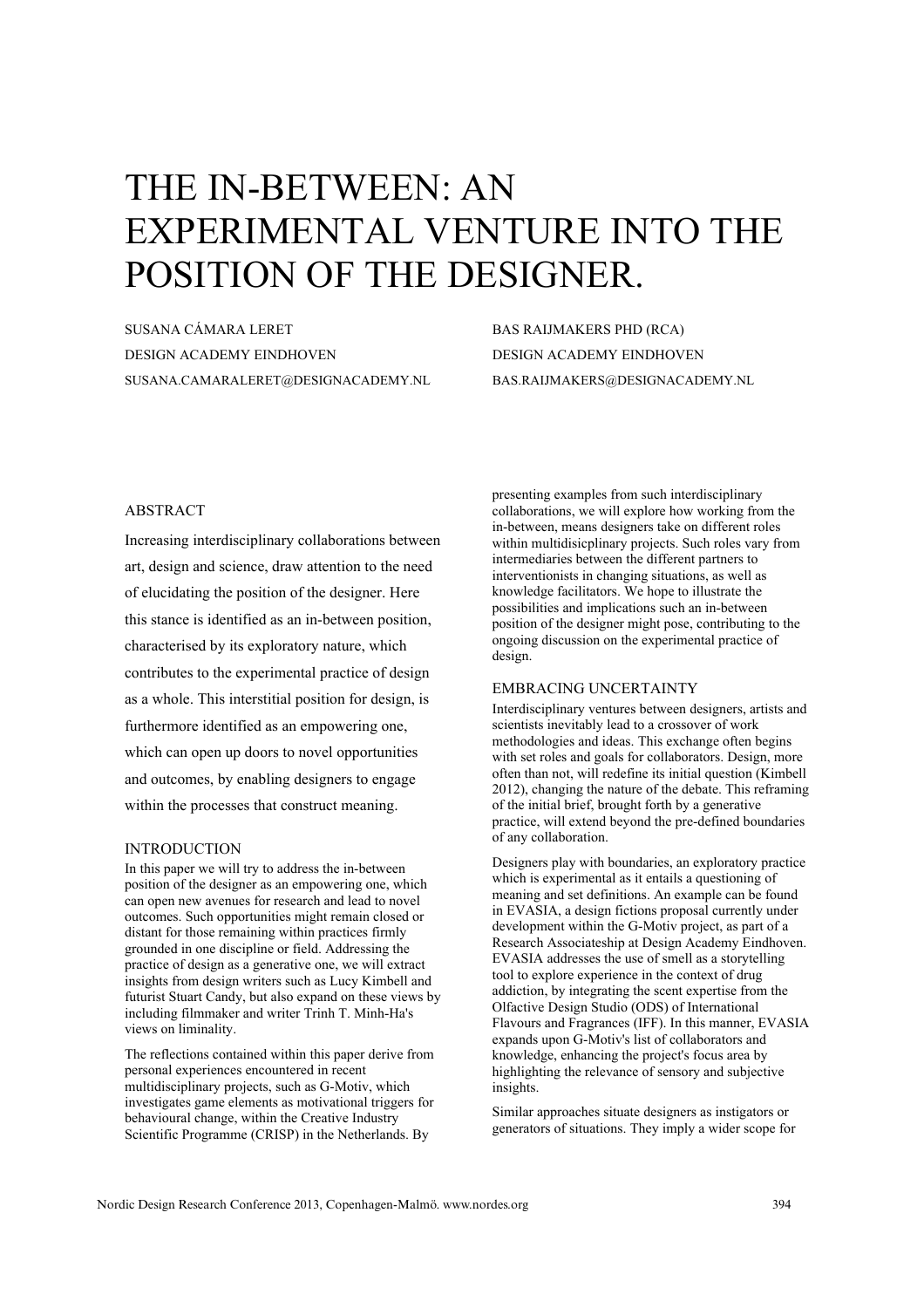design, through an expansion which takes place in more than one direction at a time. These deviations to the official storyline, contribute to a level of ambiguity and uncertainty, which designers must often cope with throughout a project's development. Nevertheless, it is through such side exercises or accidents that meaning is created, essentially informing the design process (see Figures 1 and 2).



Figure 1: Design process-flow diagram.





#### THE POSITION OF THE DESIGNER

This inquisitive approach is understood through a shift from focus on the process of design, to focus on the position of the designer. Trinh T. Minh-Ha is a filmmaker and theorist whose philosophical writings explore liminal stances, serving as inspiration to validate the in-between position of the designer. Design's explorative nature, requires an understanding of the interdependencies between the different categories at play, which means working within the spaces where these merge and coexist.

This is the space in-between, described by Trinh T. Minh-Ha as "the interval to which established rules of boundaries never quite apply" (T. Minh-Ha 1992). Within the G-Motiv project, it results from the crossovers between the scientific partners (Delft University of Technology, University of Amsterdam, Vrije Universiteit, Erasmus University and the Technical University Eindhoven), the creative partners (Design Academy Eindhoven, Monobanda, IJsfontein, RANJ and Novay) and the service or healthcare providers (Berenschot, Careyn and Brijder).

Exchanges within these liminal spaces constantly challenge set structures, shifting focus from seeking a solution to a pre-defined problem, to that of

interventions on behalf of the designer. From an inbetween position, designers can actively influence knowledge generation processes and validate these by facilitating an exchange of information between the different collaborators. This exchange comes from embracing those "elements that escape the structure", which often lead to "accidents that are created by letting go of things while you are in full control of them" (T. Minh-Ha 1992). Designers engage in the co-evolution of a multidisciplinary project from different angles, by understanding the different aims and needs of its collaborators. The designer becomes an interventionist, as these exchanges lead to "blueprints and artefacts along the way [which are] designs towards the final design"(Kimbell 2012).

The expansive character of design creates and explores new options, rather than limiting itself to pre-existing avenues. An example can be found within EVASIA's Play the Future! workshop, which brought together G-Motiv's creative partners to speculate upon the future of games. The workshop looked beyond the frames of G-Motiv, applying game theorist Leigh Alexander's (Alexander 2012) three postulates on the future of games (games will never end, games won't be perfect, games will be played everywhere) to the three focus areas of G-Motiv: physical stimulation (Alzheimer patients), mental stimulation (addiction patients) and stimulation of pro-social behaviour (workplace environment). Extending beyond the project's immediate goals, the workshop led to outcomes which explored alternative possibilities of collaboration between the creative partners, resulting in three game concepts: tools to catalyse social group behaviour, crowdsourcing emotions through smell, and ringtones for mindsets (see Figure 3).



Figure 3: Play the Future! workshop results extended beyond G-Motiv's immediate goals, exploring the future possibilities of games.

#### MEANING, NOT TRUTH

Working within such liminality means design does not own anything. Designers become intermediaries, which explore and question relationships between science and society.The parallel stories they conjure from such activities bring forth real desires and anxieties, "creating meaning, not truth" (T. Minh-Ha 1992), as they extend beyond sums of facts. This knowledge does not aim to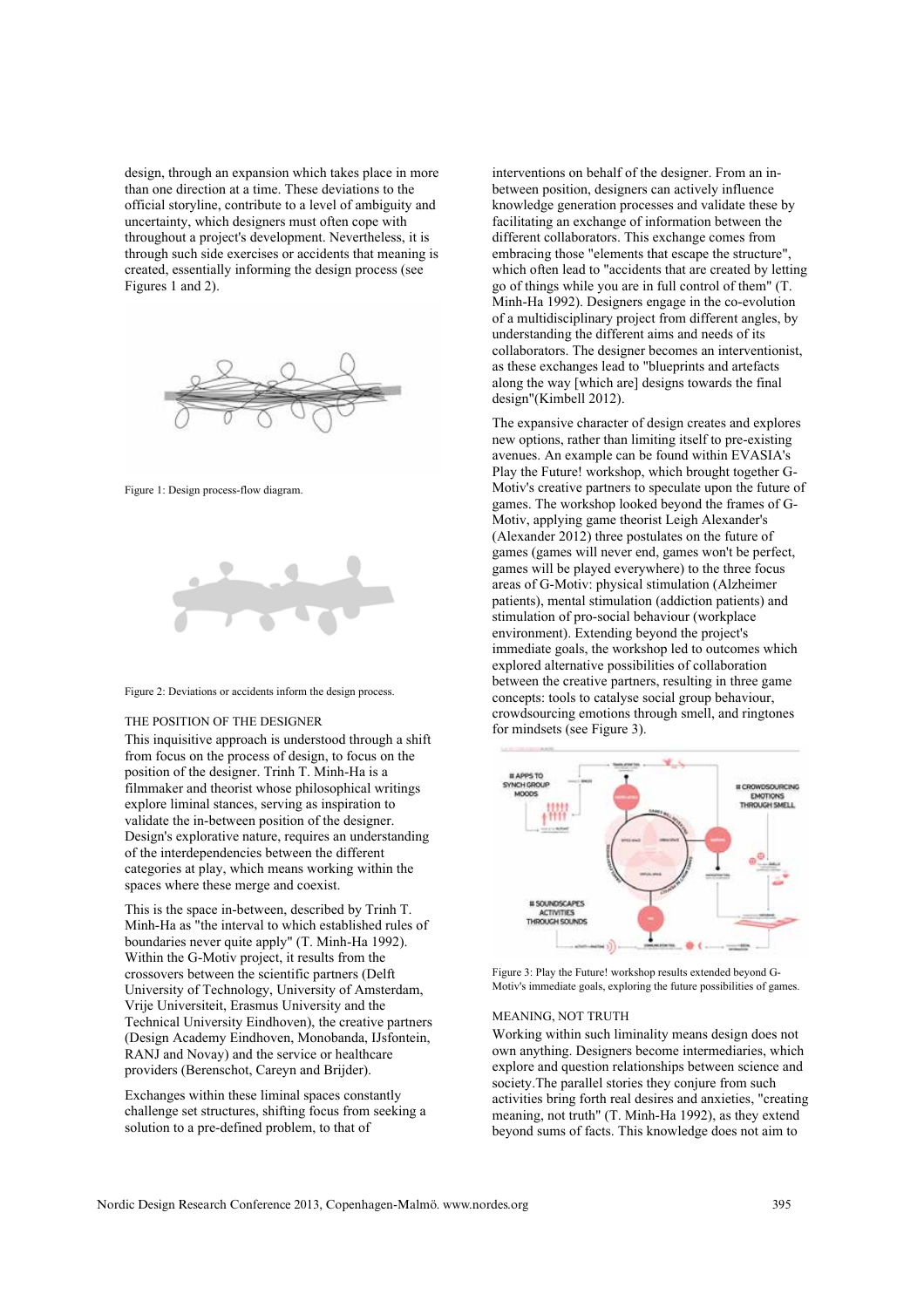be scientific, as it is not based on objective facts. In the case of EVASIA, it stems from a discussion which becomes more precise over time, as the projects, designs and exchanges with G-Motiv's collaborators evolve.

This often requires the need to speak various 'languages' in order to facilitate the necessary exchanges between healthcare providers, patients, scientific, creative and industrial partners. Design artefacts can serve to materialise "the possibility space" (Candy 2010) from such interactions. Operating as interstices between "the world that is and the world that could be" (Candy 2010), they point towards alternative processes for the construction of meaning.

Within G-Motiv's framework, EVASIA considers this merge between fictions and reality, exploring the possibilities of alternative stories. (see Figure 4).



Figure 4: Stuart Candy's diagram of "possible, probable, and preferable futures as subsets of possibility space" (Candy 2010).

Fantasy is a motivating game element, which often addresses the emotional needs of learners, allowing players to experiment with new constructs in low-risk environments (Malone, Lepper 1987). For this reason, an optimum learning environment might be one in which individuals can create their own fantasies. Design fictions can provide conversational platforms (Candy 2010), through which parallel stories can be told, addressing human needs and desires. Acting as testimonies of contemporary culture, these stories can provide contexts to investigate further play's frames, between reality and the game world, and its paradoxes for therapy (Bateson 1955/1972).

To explore personal stories and experience, a series of sensory interviews were conducted at healthcare provider Brijder's drug rehabilitation clinic Mistral, in Den Haag. The patients, aged between 14-22 years old, were asked to draw a free map of the clinic, including those places they wished to talk about during the interview. They were asked to consider what spaces they liked the most or least, as sounds and smells were recorded or sampled, whilst visiting these locations. The outcomes revealed a different perception and categorisation of the clinic, based on experience. The communal living and eating room for example, a place

where the patients spend most of their time throughout the day, proved to be one of the most anxiously perceived spaces, identified as excessively noisy and chaotic.



Figure 5: The sensory interviews revealed how the clinic is perceived by the patients, based on experience of each space.

### TO SPEAK NEARBY

Design can create platforms, working from a humanscale, to explore alternative ways of expression. This approach involves a constant play between different narratives, engaging with fact and fiction. In this manner "the narratives shift back and forth between being informational, reflective or analytical, and being emotional, trivial, absurd or anecdotal" (T. Minh-Ha 1992). In the context of EVASIA, this suggests a direct engagement with the reality of the patients, where design provides the necessary tools and voice for the construction of their own definitions and meanings.

This is intrinsic to design's concern with the "human or micro-scale" (Kimbell 2012). Such co-creation devices and processes differ from data gathering exercises. Instead, they generate awareness, by drawing attention to the politics of health and its social manipulations, actively contributing to the construction of personal identity.

Taking an in-between position is therefore also an act of resistance, as from such a position one does not intend to "speak about", but to "speak nearby" (T. Minh-Ha 1992). The in-between position of the designer, empowers an experimental and critical practice for design, as it refuses to reduce its role "to that of a mere device to authenticate the message advanced [by others]" (T. Minh-Ha 1992). Speaking nearby, design will provoke new ideas, awareness and reflections, by pointing to the processes that construct new meanings. Furthermore, by adopting such an in-between position, design is no longer subject to the regulations of those well-defined boundaries, therefore gaining the necessary freedom to explore the possibility space (See Figure 6).